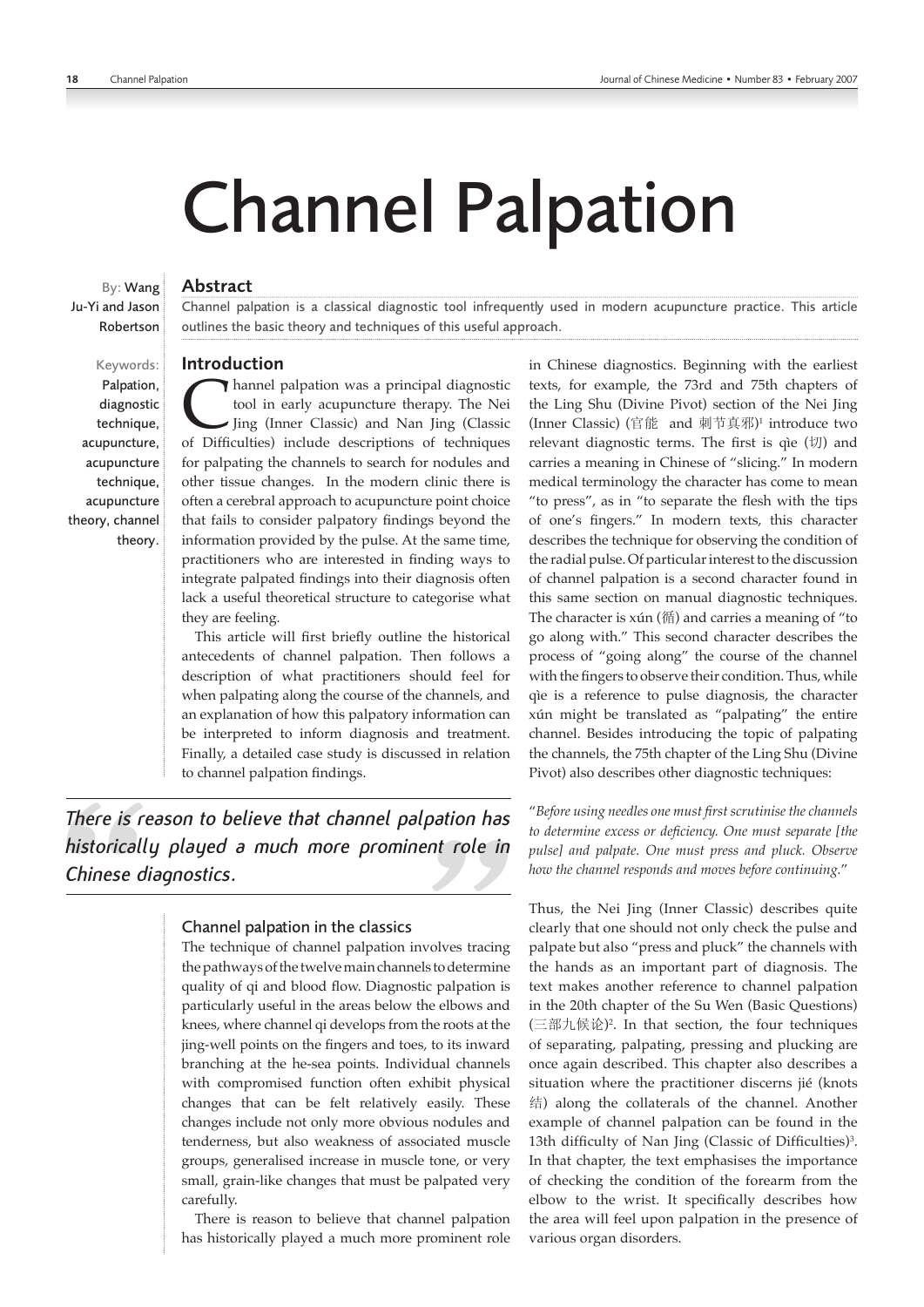|                                       | <b>Technique</b>                                                                                                                                                    | Significance                                                                                                           |
|---------------------------------------|---------------------------------------------------------------------------------------------------------------------------------------------------------------------|------------------------------------------------------------------------------------------------------------------------|
| Generalised hardness<br>and tightness | Palpate all along the channel.<br>Use mid-level pressure.<br>Carefully note which channels are involved.<br>Sensation should be broad.                              | Acute condition.<br>Compromised function and/or circulation in the channel<br>and/or organ.<br>May be cold in channel. |
| Deep hardness /<br>nodules            | Palpate along channel stopping to circle around smaller<br>changes.<br>Pay attention to shape.<br>Note quality (slippery, soft, fixed etc.).                        | Accumulation of dampness, phlegm, blood in channel and/or organ.<br>Chronic condition.                                 |
|                                       | Deep hardness/nodules can be further divided into:<br>Very hard nodules.<br>Defined hard nodules.<br>Hardness in a line (like bamboo).<br>Long stick-like hardness. |                                                                                                                        |
| Softness or weakness                  | Run fingers carefully and lightly along entire course of channel.<br>Note which points are weak.                                                                    | Qi/yang deficiency.                                                                                                    |

# Techniques of channel palpation

While traditional pulse palpation is observation of the internal environment through the medium of blood vessels, channel palpation may be thought of as diagnosis through observation of interstitial fluid pathways. Classical physicians believed that the openings and spaces one feels when palpating the channels not only make up a crucial part of physiology, but can also reflect the state of internal organs in the presence of dysfunction. In fact, what we call "the channels" are not actually made of the skin, nerves, tendons, bones, vessels or muscle that we commonly associate with them.<sup>4</sup> Instead, they can be thought of as groups of connective tissue and the fluids moving within them.<sup>5</sup> Like pulse palpation and tongue observation, palpation of these channel pathways provides the practitioner with another tool for verifying and refining a diagnostic hypothesis generated during the interview process.

It is important to note that, when evaluating these changes in a diagnostic context, it is not enough to simply palpate the traditional channel pathways to locate reactive points for needling. The first goal of palpation is not to find points or channels to be treated, but instead to find clues about how the organs are functioning. Diagnosis can only be made after considering the changes noted during palpation in the context of other signs and symptoms. Point or herb selection for treatment must then follow from the diagnosis.

## **What to look for**

In the clinic, palpation involves moving along the course of the channels with the side of thumb using a sliding technique. Often, the practitioner palpates each channel a few times using varying degrees of pressure. The practitioner should first grasp the patient's hand or foot firmly with the right hand then palpate slowly along the course of the channel by moving the side of the thumb along the skin to track all changes. It is important to remember that one is not palpating individual points but entire channels. Movement should be even and fluid without excessive stopping to press individual points. Changes at particular areas of the channel can be confirmed and explored by returning to the channel a second and third time with increasing levels of pressure. It is very important to remember that the "nodules" described in the following pages might be very, very small. These are not the same as lipomas, neuromas or other more obvious fatty deposits.

There are three basic principles to keep in mind when differentiating types of channel change. The first is depth, the second is relative hardness and the third is size and shape of the changes found.

The three general categories of palpable change listed in Chart 1 will each be considered in detail below.

The first and second types of channel change are sometimes difficult to differentiate for the new practitioner.

## **1. Generalised hardness and tightness**

Generalised hardness and tightness is usually felt at a more shallow depth along the channel below the elbows or knees. It is usually less hard and covers a broader area than the other types of hardness described below. In many cases, this is a generalised hypertonicity of the tissues along a relatively large part of a particular channel. It is often seen in cold, damp and/or relatively acute conditions. The channels are affected and movement is compromised, but pathogenic qi has yet to lead to a more serious stagnation of blood or accumulation of phlegm.

# Chart 1: Three general categories of palpable channel change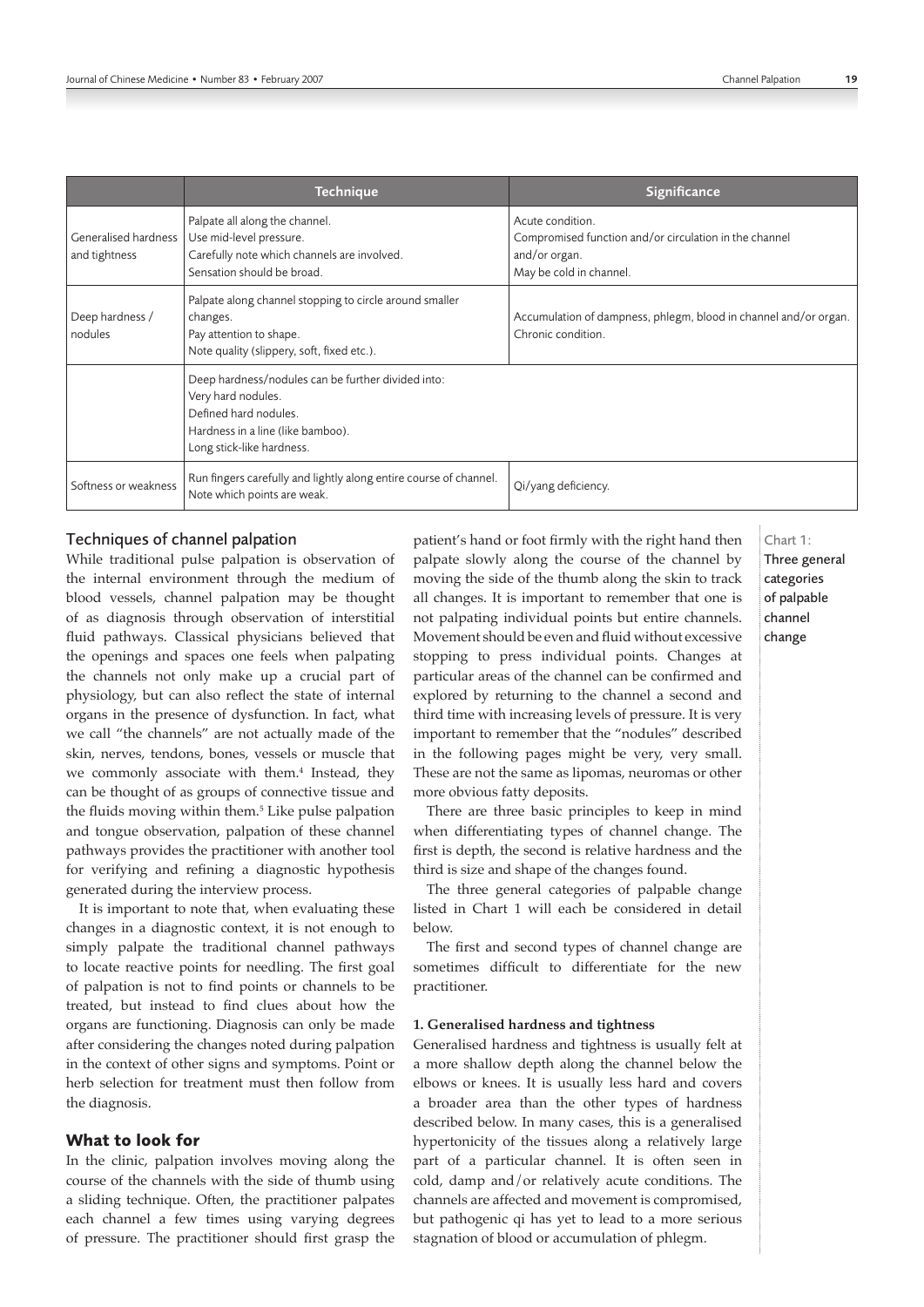Slightly hard nodules with borders that are not clearly defined are also included in this category. This type of nodule might even be quite soft and very small. They will feel less deep than the nodules discussed below, as if they are just below the surface, almost attached to the skin. They are often indicative of a relatively acute situation or one involving muscles, tendons and skin.

Changes that are generalised or relatively shallow and attached to the skin may be thought of as "qi level" while the next type of channel change discussed below can usually be thought of as affecting the "blood level." Qi level changes involve problems with organ function, in contrast to blood level changes, which correspond to more substantial physical changes in the body. The first type is softer and seen in less serious conditions, while deep hardness often has more definition and involves a more serious pathology.

## **2. Deep hardness and/or nodules**

This is the broadest category of channel change. A wide variety of pathological mechanisms can lead to changes of this type, but most are related to stasis of blood, accumulation of phlegm, or the presence of chronic disease. These types of nodules are clearly located below the skin and are less likely to move when the skin moves. Nevertheless, they may not necessarily be deep in the muscle layer. Within the category of deep hardness, there are a few sub-categories:

- a. Very hard nodules often indicate significant cold or blood stagnation. For example, one might find small very hard nodules at Jinmen BL-63 in cases of chronic back pain with blood stasis.
- b. Defined hard nodules that are easily moved and slippery/smooth indicate damp and phlegm. This type of change is often found, for example, on the Spleen channel either around Taibai SP-3 or Yinlingquan SP-9 in damp-phlegm patterns.
- c. Hardness in a line that feels like a piece of bamboo indicates a chronic condition and is often more difficult to treat. The nutritive ability of the fluids is compromised and the palpated change will likely feel a bit bumpy under the thumb. A common area to find this type of change is along the Sanjiao channel between Waiguan SJ-5 and Sanyangluo SJ-8 in autoimmune disorders.
- d. Long stick-like changes that are not bumpy most often indicate an acute condition, generally caused by stagnation of qi. Stick-like lines may also cut perpendicularly across the course of the channel. Changes of this type may arise in the presence of infection or inflammation in areas associated with the channel. For example, there will often be a stick-like change palpated on the Small Intestine channel around Wangu SI-4 or Yanggu SI-5 in cases of acute taiyang type neck pain.

## **3. Soft-weak areas**

When palpating the course of an acupuncture channel, there is sometimes a sense that the muscles or fascia have significantly decreased tone. In these cases, certain channels, or even specific points, have a softness that can be felt when running the fingers along the body surface with mild pressure. When palpating channels with softness and weakness, it is more important to note which individual points exhibit softness and to consider the functions and indications of those points.

In general, this is a sign of deficiency. In order to fully understand the nature of the deficiency, one must also consider information gleaned from other diagnostic techniques. However, careful channel palpation can help determine the primary organ affected in cases where a patient presents with what looks like generalised qi and/ or yang deficiency or deficiency that seems to involve multiple organs.

## **When are changes relevant?**

When palpating the body, one will inevitably need to distinguish between what feels "normal" and what feels "pathological". Patients are of course variable and many different types of change can be felt when one palpates the channels. Over time, however, common patterns of irregularity will begin to emerge. In order to eliminate changes that are not related to pathology, a few guidelines should be kept in mind.

**1.** Pathological changes should be in a clear line along specific channel pathways.

**2.** Pathological changes should be connected to symptoms, i.e. they should come and go with the ebb and flow of other symptoms. However, the channel changes may not happen at exactly the same time as symptom presentation and may relate to onset and/or recovery from a particular condition in four main ways:

• Channel changes happen at the same time as symptoms. Increased intensity of symptoms happens at a similar time to the development of palpable change along the course of the channels. This is the most common pattern in the clinic (roughly 70% of patients).

• Symptoms precede channel changes. In this situation changes along the channels eventually occur but it may be days or even weeks after the initial symptoms. Changes may also appear very mild in contrast with the presenting symptom pattern. This is seen most often in older, weaker, more deficient patients, who tend to respond slowly to treatment.

• Channel changes precede clinical symptoms. In this case a constellation of related signs and symptoms may emerge days or weeks after the palpated channel changes have been noted. These are usually patients who are very healthy or those with a tendency to allergies or other autoimmune conditions. Because of the healthy (or hypersensitive) state of their immunity, the channels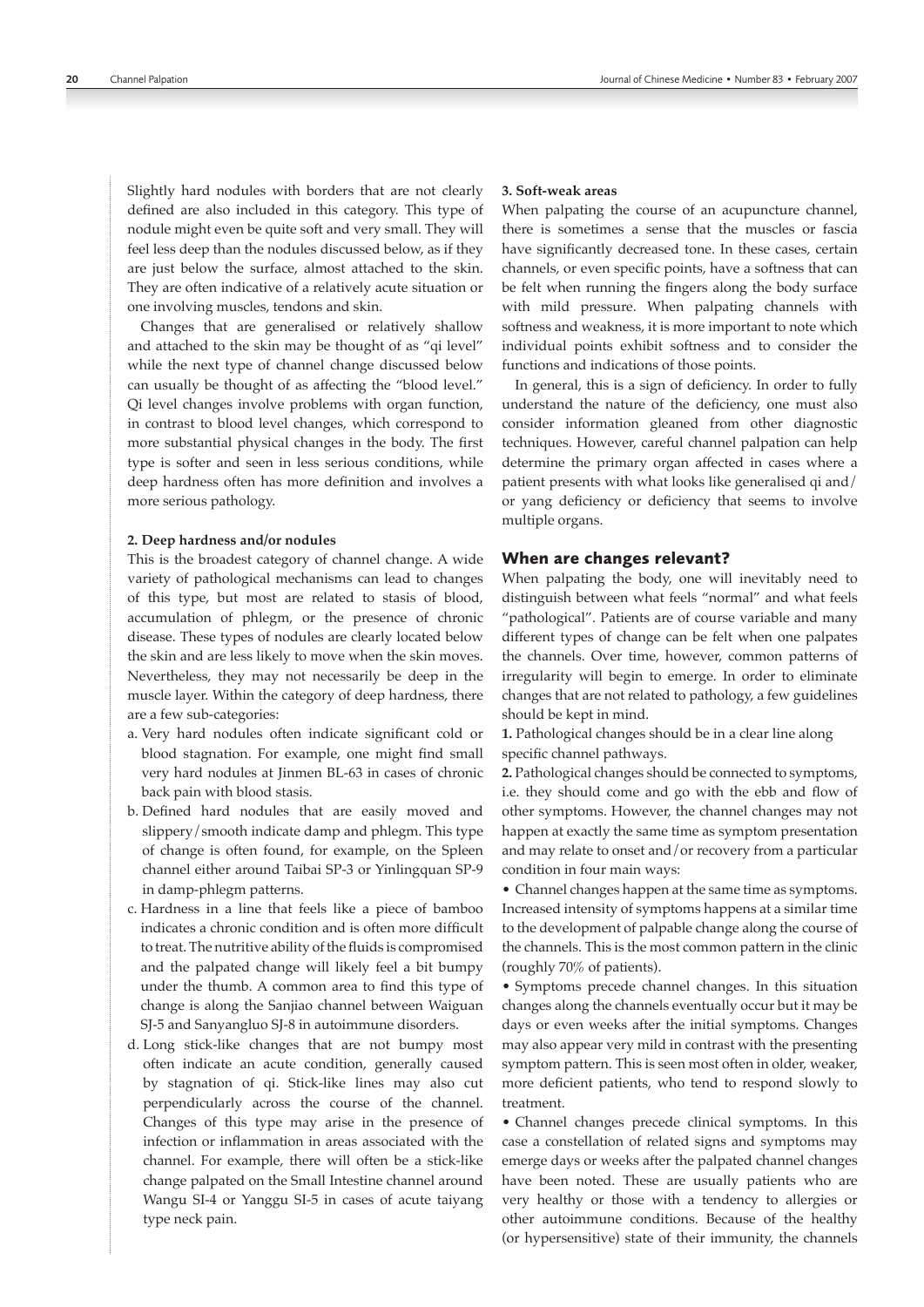themselves show noticeable change during what might be analogous to the "latency period" of their condition.

• Channel changes do not coincide with clinical symptoms. This is a case where there are both symptoms and significant channel change but they do not seem to correspond. It may be a case of chronic disease with no significant channel change, or when symptom diagnosis seems to point to one conclusion while palpation suggests another. This is most often seen in complex disease patterns and diagnosis must involve careful integration of all diagnostic techniques.

Careful records should be kept to watch how the palpated channel changes evolve throughout a course of treatment.

**3.** Pathological changes should be located bilaterally, although one side may be significantly more affected than the other, especially in acute cases or in cases primarily involving pain.

Changes generally need to meet at least two of the above three conditions in order to be considered significant for channel diagnosis.

Observed changes like lipomas, neuromas, moles, canker sores, pimples, tinea and melanin irregularities (freckles) that do not meet the above conditions are not within the scope of channel diagnosis. Changes of this type are better considered in the context of dermatology in Chinese medicine.

# Case study **45 year old female Chief complaint: allergic dermatitis**

## **History of presenting illness**

The patient presented with dry, red, slightly raised papules. Lesions were focused around the wrists, dorsal surface of the hand, ankles and dorsal surface of the foot, i.e. generally on yangming areas. The lesions were scaly and itchy but did not tend to bleed or become purulent. The condition was chronic, having first appeared seven to eight years previously, and generally appeared in the autumn, continued throughout the winter, and then cleared in the spring. The intensity of outbreaks had worsened in recent years. Use of detergents, soap or warm water irritated the condition - even to the point where she found it necessary to drastically limit hand washing and bathing. Itchiness and redness tended to worsen before the onset of menstruation which was irregular (varying late/early), beginning with a scanty flow for two to three days then followed by relatively normal flow for two more days. The patient's appetite and sleep were normal, while her bowel movements were generally dry, sometimes occurring once every two to thee days. The patient also suffered from recurring nosebleeds.

A doctor at a local hospital diagnosed the condition as allergic dermatitis and treated it with a mid-potency topical corticosteroid. Although steroid treatment provided temporary relief, the condition returned when treatment was discontinued. Another doctor prescribed the herbal formula *Xiao Yao San* (Rambling Powder)*,* which had no effect on the skin problem but did seem to improve the frequency of bowel movements.

## **Diagnostic findings**

Channel palpation revealed soreness and small, hard nodules that were easily moved on the Lung channel at Kongzui LU-6, and on the Spleen channel at Sanyinjiao SP-6. The area around Yinlingquan SP-9 exhibited tightness and had some swelling. Soft, puffy nodules were found on the Liver channel at Taichong LIV-3. There were some small, shallow stick-like grainy nodules palpated on the Heart channel around both Shaohai HE-3 and Yinxi HE-6. There was also a larger area of hypertonicity of the tissues on the Stomach channel around Fenglong ST-40. The nodules on the taiyin channel were fairly deep, and were generally harder than those found on the Heart, Liver and Stomach channels.

The tongue body was puffy/enlarged and slightly purplish, with a crack in the centre towards the back. The tongue coating was sticky/slippery and white. The pulse was slippery.

## **Diagnosis**

Taiyin qi disharmony; dysfunction of fluid circulation.

In this case the condition worsened in the autumn and exhibited dryness, both associated with Lung taiyin. The patient's dermatitis was generally located on the yangming surfaces of the arms and legs. In this case, a disharmony of the yin channel was manifesting on its paired yang channel (taiyin condition appearing on the yangming channel). In these types of conditions, it is often appropriate to use yin channel points to treat a yang channel condition. Traditionally, this type of approach is called yang bing qu yin ("choosing yin to treat a yang disease" 阳病取阴*)*. Nevertheless, the chronic nature of this condition and the pattern of menstrual irregularities indicate the presence of blood dryness as a secondary aspect of the condition. The role of channel palpation in determining this diagnosis will be further discussed below.

## **Treatment**

Treatment focused on regulating taiyin function. As the patient had never received acupuncture before, only four points were used in the first treatment; Chize LU–5 and Yinlingquan SP-9 bilaterally. One-inch needles were used to induce a very gentle, radiating sensation (even technique) on all four points. Subsequent treatments used the original four points with the addition of Yangxi L.I.-5 and Jiexi ST-41 as patches of redness and itchiness were found just distal to both of these moving jingriver points.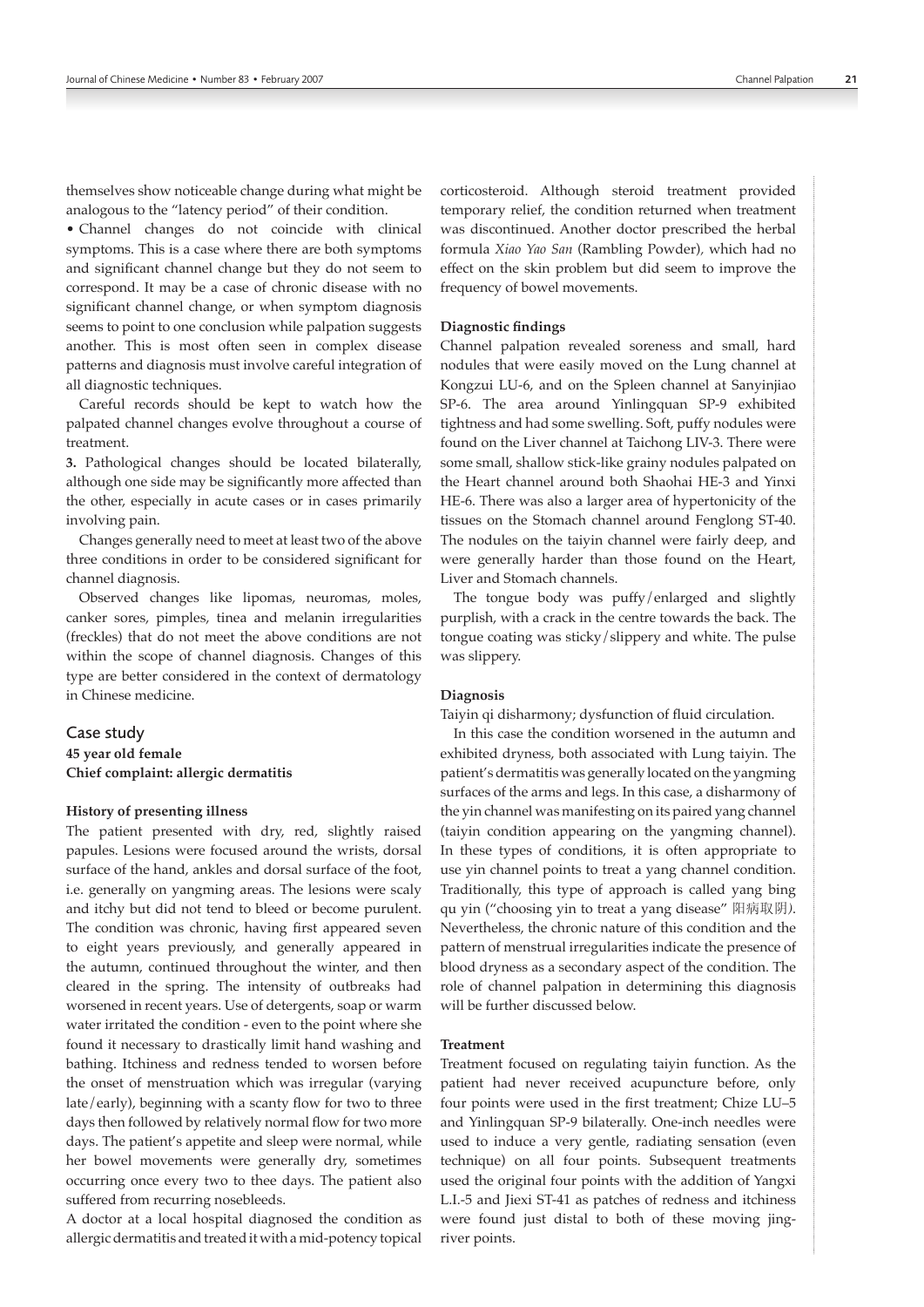## **Results**

The patient reported a reduction in itching immediately following the first treatment. The following week, the patient reported that the condition had continued to improve and received treatments once weekly for eight weeks. Lesions began to clear first on the lower limbs where redness and scaling also decreased. Healing and reduction of the affected areas on the upper limbs followed. The area around Hegu L.I.-4 was the last to heal, two months after treatment began. Two months after the first treatment, the condition had completely cleared from the yangming surfaces of the arms and legs with one final area on the dorsal surface of the hand remaining, now on the shaoyang channel.

## **Addendum**

As treatment progressed, the patient reported that she had been having frequent nosebleeds for some time. Palpation revealed tenderness at Tianfu LU-3. There is often a reaction on the taiyin channel at this point when there are abnormalities in nasal vasculature. Bilateral needling of Tianfu LU-3 was added to subsequent treatments, and there was a reported decrease in the frequency of nosebleeds.

## **Discussion of channel palpation diagnosis**

Before considering the chosen points, it is helpful to return to an analysis of channel palpation. In this case, channel palpation helped to refine and focus both the diagnosis and treatment. As some may have surmised, the initial presentation might easily have led to a diagnosis of blood deficiency with concurrent heat. However, because of the relatively clear involvement of the taiyin Lung and Spleen channels, as determined by channel palpation, a small, focused point prescription was chosen to specifically effect qi dynamic in that channel. Instead of choosing points to strengthen blood and/or clear heat, a pair was chosen which ultimately help to strengthen the synergistic functions of the Spleen and Lung.

However, how might the palpated changes on other channels be considered? In particular, there were a variety of changes palpated on the Liver, Heart and Stomach channels. Most obviously, the changes on those channels were less prominent than the changes palpated on the taiyin channel. Nevertheless, these changes are relevant to creating a clear diagnosis and for helping point selection.

Soft, puffy areas palpated around Taichong LIV-3 indicate a qi level involvement of that organ (see discussion above). As the Liver dredges the pathways of qi, this sign (and also some of the symptoms described by the patient) indicates a component of qi stasis. Small, grainy, stick-like, shallow nodules on the Heart channel further refined the picture. The nature of these changes also point to a qi-level condition. Had the changes been harder or deeper, they might have indicated the presence of a more significant deficiency and/or stasis of blood. However, it should be pointed out that cases of more severe blood deficiency and stasis affecting the Heart usually present with deeper, broader, and harder nodules or increased muscle tone along the Pericardium channel around Ximen P-4.

Based on the broad picture presented by the signs/ symptoms and channel palpation taiyin qi disharmony was diagnosed. This implies not deficiency, but an excess arising from compromised qi dynamic. In particular, the ascending/descending function of the Lung had been compromised; a kind of counterflow qi. The counterflow then affected the taiyin system and led to improper nourishment of the paired yangming channel.

The treatment principle is not tonification, but regulation and movement of qi. The ability of he-sea points to regulate counterflow while strongly moving qi seemed most appropriate. The Chize LU–5/Yinlingquan SP-9 pair is used broadly to re-establish proper qi movement in the taiyin channel. In this specific case, the circulation of fluids and dampness in the spaces around the skin improved and residual heat in the yangming channel cleared as proper nourishment returned.

In many modern acupuncture treatments for dermatology, points are chosen based on function much the same as herbs are chosen in a formula. Points such as Quchi L.I.-11, Hegu L.I.-4, Fengshi GB-31, Sanyinjiao SP-6 or Ganshu BL-18 are generally used to "clear wind" and "benefit the blood" in cases of allergic dermatitis. The approach described above focuses more on regulation of channel and organ function than on clearing wind and/ or heat from the blood. In a situation such as this, herbal medicine would be quite effective for clearing, removing and/or tonifying, but acupuncture is best suited for regulation, with the goal of helping the body restore right qi on its own. Often, problems with right qi are not due to deficiency but instead are rooted in a lack of regulated movement of qi and blood in the body. In these cases, acupuncture is often more effective than qi regulating herbal approaches.

## **Conclusion**

Channel palpation provides a reliable, verifiable and relatively measurable way for practitioners to confirm diagnostic hypotheses derived from more mainstream Chinese medical approaches. Furthermore, because channel palpation provides significant information about the state of organ function, it can help focus diagnosis and treatment. The result, when applied consistently, allows for more precise diagnosis, smaller point prescriptions and, most importantly, better clinical results. The first step for an interested practitioner is to begin carefully palpating changes as described above. Then, over time, the approach will slowly begin to inform and clarify diagnosis. Channel palpation does not involve radically changing one's clinical approach but instead provides a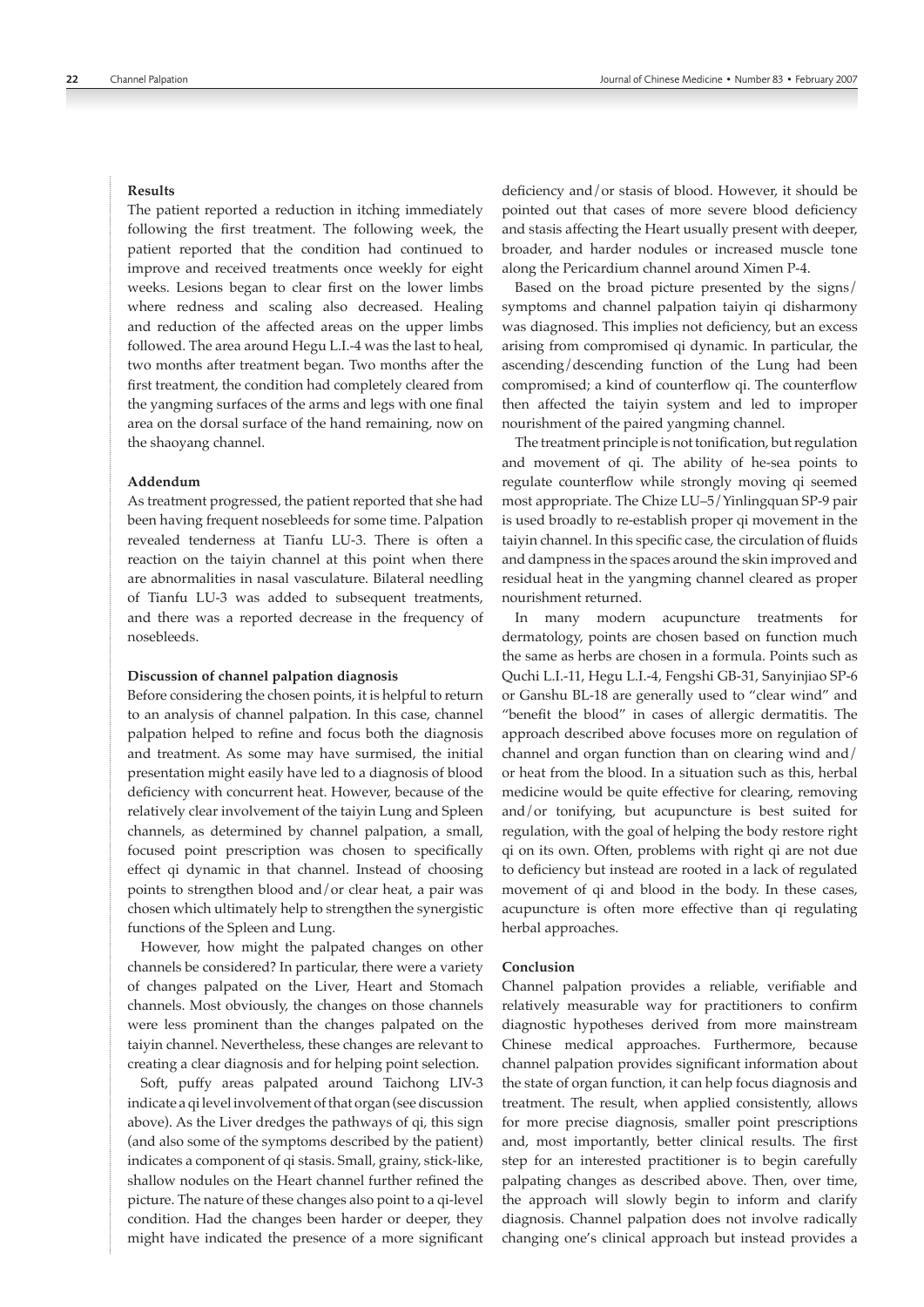Figure 1: A deep, hard nodule found along the course of a channel often indicates significant cold or blood stasis. These nodules can be found when pressing relatively hard when going along the course of a channel.

Figure 2: Defined hard nodules that are easily moved and slippery/ smooth often indicate damp and phlegm. These nodules can be felt at either deep or shallow levels. They will sometimes feel almost like a small bubble (as opposed to a small mass).





Figure 3: Hardness in a bumpy line that feels like a piece of bamboo indicates a chronic condition. The nutritive ability of the fluids is compromised. These types of changes might also include a series of small nodules in a row along a relatively large portion of the channel.

Figure 4: Long stick-like changes that are not bumpy most often indicate an acute condition. The lines may also cut perpendicularly across the course of the channel. There may be infection or inflammation in areas associated with the channel or the associated organ.